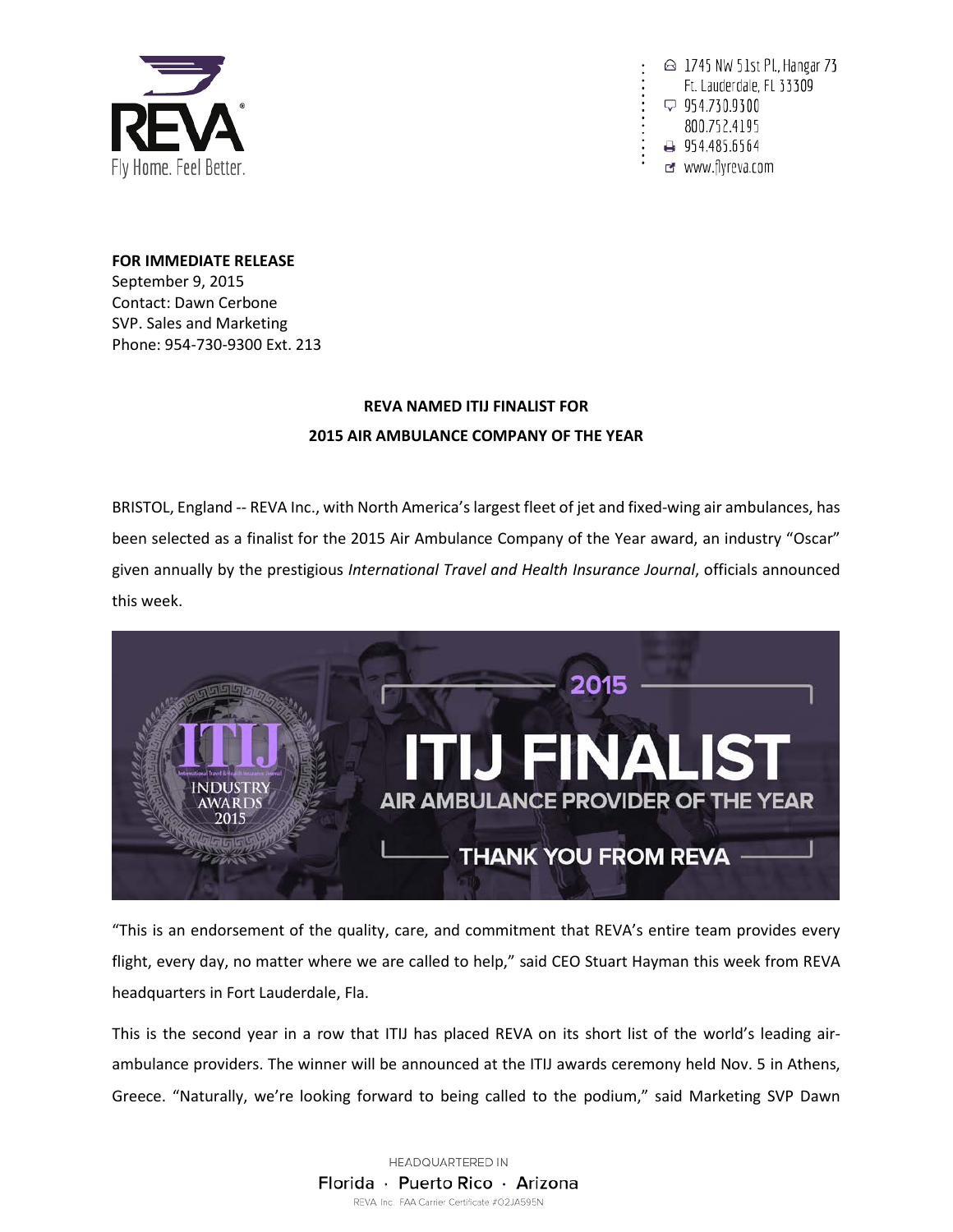

 $\odot$  1745 NW 51st Pl., Hangar 73 Ft. Lauderdale, FL 33309  $\varphi$  954.730.9300 800.752.4195 → 954.485.6564 or www.flyreva.com

Cerbone. "But being nominated is itself an honor that has been earned not only over the past twelve months, but earned continuously during our years of service in which REVA has been proven to be an industry leader."

ITIJ Industry Award for Company of the Year is based on an air-ambulance company's innovation, achievement, and quality of service, according to the journal's evaluation criteria. REVA has been evaluated against an array of global providers and selected from among all domestic and international air-ambulance companies. Once named a finalist, Company-of-the-Year candidates are evaluated by independent experts in the field of air-ambulance providers as well as within the larger context of international travel and health insurance professionals.

As a leading member of a world-wide medical transportation network, REVA has as added to its professional and technological leadership in the field. It has expanded commitments to safety, training, charity, and staff enrichment. It is an active member in leading organizations related to accreditation, auditing, professional, and quality-assurance that "continuously advance our mission to ensure patients receive the highest level of medical care while being transported with us," Mr. Hayman said.

"We added aircraft and equipment upgrades to our fleet, a new state-of-the-art call center to our headquarters, top-of-the-line medical equipment, support technology and infrastructure, and a best-inindustry Safety Management System," Ms. Cerbone said.

Since 2002, ITIJ has been recognizing providers that have gone above and beyond what is required of them, providing affirmation of the outstanding contribution they have made to the global travel and health insurance field.

For more information about REVA, Inc. and its international medical transport services, visit its corporate website at [www.flyreva.com](http://www.flyreva.com/) or contact the staff at its Fort Lauderdale, Fla., offices (1-954-730-9300).

**###**

HEADQUARTERED IN Florida · Puerto Rico · Arizona REVA, Inc. FAA Carrier Certificate #O2JA595N